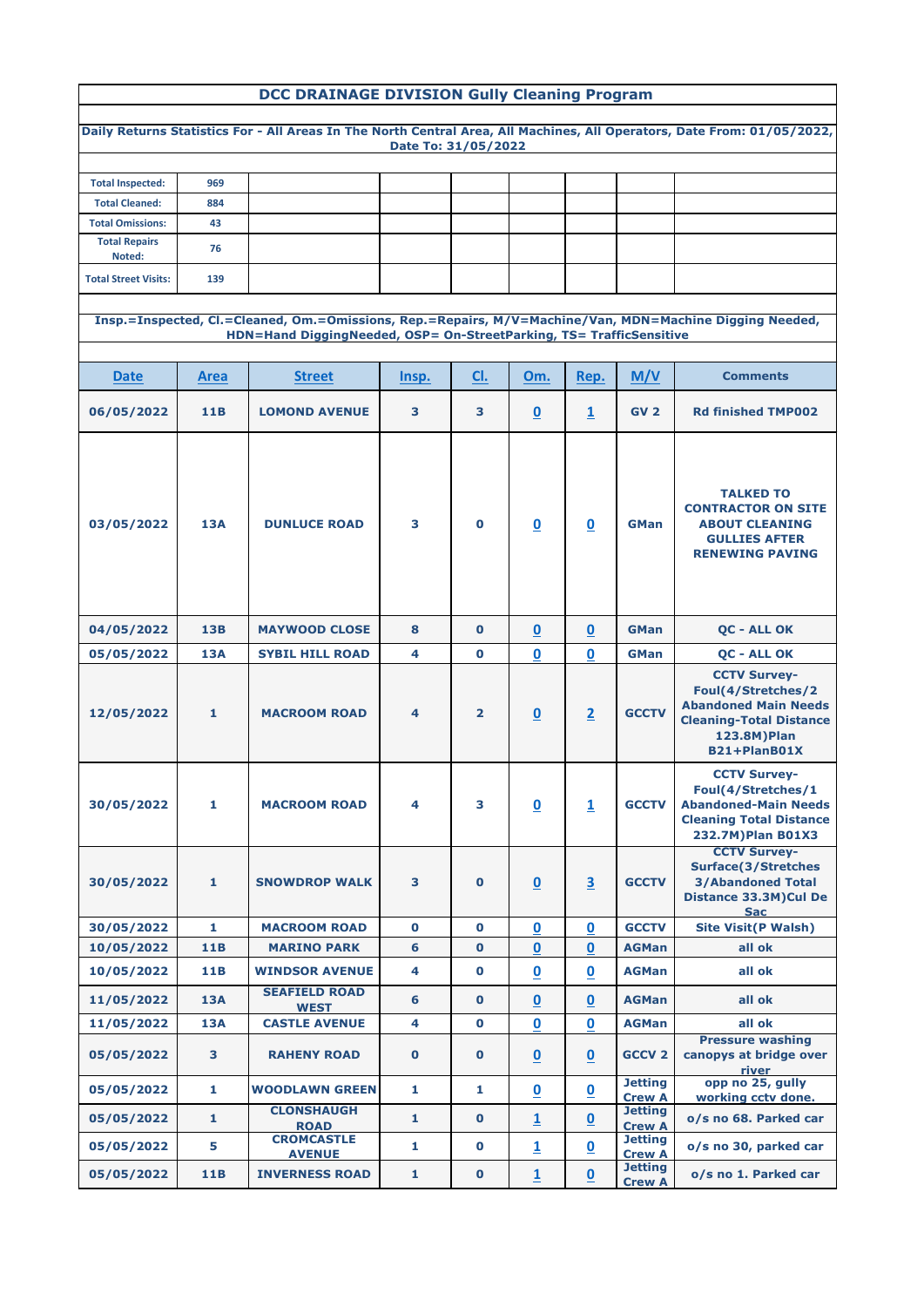| 12/05/2022 | <b>13A</b>              | <b>BRIAN BORU</b><br><b>AVENUE</b>                                 | 4              | 4              | $\overline{\mathbf{0}}$  | $\overline{\mathbf{0}}$  | <b>SW 2</b> | <b>E/A list rd completed</b><br>ss002 cul de sac rd was<br>also done 9/5/22 |
|------------|-------------------------|--------------------------------------------------------------------|----------------|----------------|--------------------------|--------------------------|-------------|-----------------------------------------------------------------------------|
| 17/05/2022 | 4                       | <b>CLANRANALD</b><br><b>ROAD</b>                                   | $\bf{0}$       | $\bf{0}$       | $\underline{\mathbf{0}}$ | $\overline{\mathbf{0}}$  | <b>SW 2</b> | <b>Collecting medical cert</b><br>of Jimmy lawless                          |
| 09/05/2022 | 5                       | <b>BROOKVILLE PARK</b><br>PL @ & opp 1 / 1A                        | 5              | 5              | $\underline{\mathbf{0}}$ | $\overline{\mathbf{0}}$  | <b>SW3</b>  | TM. 002 Finished                                                            |
| 09/05/2022 | 5                       | <b>ELM MOUNT</b><br><b>AVENUE PL at &amp;</b><br>opp <sub>63</sub> | $\overline{2}$ | $\overline{2}$ | $\underline{\mathbf{0}}$ | $\overline{\mathbf{0}}$  | <b>SW3</b>  | TM. 002 Finished                                                            |
| 11/05/2022 | 4                       | <b>COLLINS AVE PL @</b><br>all qullies                             | 46             | 39             | $\overline{\mathbf{z}}$  | 4                        | <b>SW3</b>  | TM. 002 Finished                                                            |
| 11/05/2022 | 4                       | <b>BROOKWOOD</b><br><b>ROAD PL @ all</b><br><b>gullies</b>         | 11             | 9              | $\overline{2}$           | $\overline{\mathbf{0}}$  | <b>SW3</b>  | TM. 002 Finished                                                            |
| 11/05/2022 | <b>13A</b>              | <b>MOUNT PROSPECT</b><br><b>AVE PL @ 225</b>                       | 1              | 1              | $\overline{\mathbf{0}}$  | $\overline{\mathbf{0}}$  | <b>SW3</b>  | TM.004 Finished                                                             |
| 11/05/2022 | <b>11B</b>              | <b>CASINO RD PL at</b><br>and opp 28 and<br>each side              | 5              | 5              | $\underline{\mathbf{0}}$ | $\overline{1}$           | <b>SW3</b>  | TM. 002 Finished                                                            |
| 12/05/2022 | <b>13A</b>              | <b>CONQUER HILL AVE</b><br><b>PL all guliies</b>                   | 6              | 6              | $\underline{\mathbf{0}}$ | $\overline{\mathbf{0}}$  | <b>SW3</b>  | TM. 002 Finished                                                            |
| 12/05/2022 | <b>13A</b>              | <b>CONQUER HILL RD</b><br>PL 4 up to kincora<br>rd                 | 14             | 12             | $\overline{2}$           | $\overline{\mathbf{0}}$  | <b>SW3</b>  | TM. 002 Finished                                                            |
| 13/05/2022 | 5                       | <b>BEAUMONT ROAD</b><br><b>PL</b> at pumping<br>station            | 11             | 11             | $\overline{\mathbf{0}}$  | $\boldsymbol{0}$         | <b>SW3</b>  | <b>TM. 001 Finished</b>                                                     |
| 13/05/2022 | 11B                     | <b>CLONTURK PARK PL</b><br>all gullies                             | 22             | 21             | $\overline{1}$           | $\overline{\mathbf{0}}$  | <b>SW3</b>  | TM. 002 Finished                                                            |
| 17/05/2022 | 3                       | <b>FOXFIELD RD PL @</b><br>howth rd jcn                            | 5              | 5              | $\overline{\mathbf{0}}$  | $\overline{\mathbf{0}}$  | <b>SW3</b>  | TM. 002 Finished                                                            |
| 17/05/2022 | 5                       | <b>CASTLETIMON</b><br><b>ROAD</b>                                  | $\mathbf 0$    | $\mathbf 0$    | $\pmb{0}$                | $\bf{0}$                 | <b>SW3</b>  | <b>Collect spoil from Smart</b><br><b>Combi</b>                             |
| 17/05/2022 | <b>13A</b>              | <b>HOWTH RD PL o/s</b><br>& opp venetian hall                      | 9              | 9              | $\underline{\mathbf{0}}$ | $\boldsymbol{0}$         | <b>SW3</b>  | TM. 002 Finished                                                            |
| 18/05/2022 | 3                       | <b>GRANGE PK CRES</b><br>PL @ grange pk rd<br>hill                 | 6              | 6              | $\underline{\mathbf{0}}$ | $\overline{\mathbf{0}}$  | <b>SW3</b>  | TM. 002 Finished                                                            |
| 18/05/2022 | 3                       | <b>GRANGE PK RD PL</b><br>hill dowm to cul de<br>sac               | 7              | 6              | $\overline{\mathbf{1}}$  | $\overline{\mathbf{0}}$  | <b>SW3</b>  | TM. 002 Finished                                                            |
| 18/05/2022 | <b>11B</b>              | <b>GRACE PK TERRACE</b><br><b>LANE PL @ 75</b>                     | 5              | 5              | $\underline{\mathbf{0}}$ | $\underline{\mathbf{0}}$ | <b>SW3</b>  | TM. 002 Finished                                                            |
| 23/05/2022 | <b>13A</b>              | <b>OULTON ROAD PL</b><br>all gullies                               | 6              | 6              | $\underline{\mathbf{0}}$ | $\overline{\mathbf{2}}$  | <b>SW3</b>  | TM. 002 Finished                                                            |
| 23/05/2022 | $\overline{\mathbf{4}}$ | <b>MOATFIELD ROAD</b><br><b>PL from 13 to 17</b>                   | 16             | 16             | $\underline{\mathbf{0}}$ | $\overline{2}$           | <b>SW3</b>  | TM. 002 Finished                                                            |
| 24/05/2022 | 13B                     | <b>HOWTH RD PL main</b><br>st-watermill rd                         | 12             | 12             | $\underline{\mathbf{0}}$ | $\overline{1}$           | <b>SW3</b>  | TM. 002 Finished                                                            |
| 24/05/2022 | <b>11B</b>              | <b>SAINT DECLAN'S</b><br><b>ROAD PL all gullies</b>                | 14             | 14             | $\underline{\mathbf{0}}$ | $\overline{1}$           | <b>SW3</b>  | TM. 002 Finished                                                            |
| 30/05/2022 | 13A                     | <b>BLACKHEATH PARK</b><br><b>PL all gullies</b>                    | 34             | 33             | $\overline{\mathbf{1}}$  | $\overline{2}$           | <b>SW3</b>  | TM. 002 Finished                                                            |
| 30/05/2022 | <b>13A</b>              | <b>SEAPARK RD PL 4</b><br>at jun kincora rd                        | 4              | 4              | $\underline{\mathbf{0}}$ | $\underline{\mathbf{0}}$ | <b>SW3</b>  | TM. 002 Finished                                                            |
| 30/05/2022 | 5                       | <b>COLLINS PARK PL</b><br>@ all ramps                              | 18             | 18             | $\underline{\mathbf{0}}$ | $\overline{\mathbf{0}}$  | <b>SW3</b>  | TM. 002 Finished                                                            |
| 30/05/2022 | 5                       | <b>KILMORE RD PL</b><br>opp cromcastle<br>road                     | $\overline{2}$ | $\overline{2}$ | $\underline{\mathbf{0}}$ | $\overline{\mathbf{0}}$  | <b>SW3</b>  | TM. 002 Finished                                                            |
| 30/05/2022 | $\mathbf{1}$            | <b>MALAHIDE RD PL @</b><br>bus stop @ uci                          | $\overline{2}$ | $\overline{2}$ | $\underline{\mathbf{0}}$ | $\overline{\mathbf{0}}$  | <b>SW3</b>  | <b>Parked legally</b>                                                       |
| 31/05/2022 | 5                       | <b>THORNDALE DRIVE</b><br><b>PL all gullies</b>                    | 21             | 20             | $\overline{\mathbf{1}}$  | $\overline{\mathbf{0}}$  | <b>SW3</b>  | TM. 002 Finished                                                            |
| 31/05/2022 | 3                       | <b>ST MARGARETS</b><br><b>AVE PL @ 12 &amp; 5 on</b><br>median     | 4              | 4              | $\overline{\mathbf{0}}$  | $\overline{\mathbf{0}}$  | <b>SW3</b>  | <b>Legally parked</b>                                                       |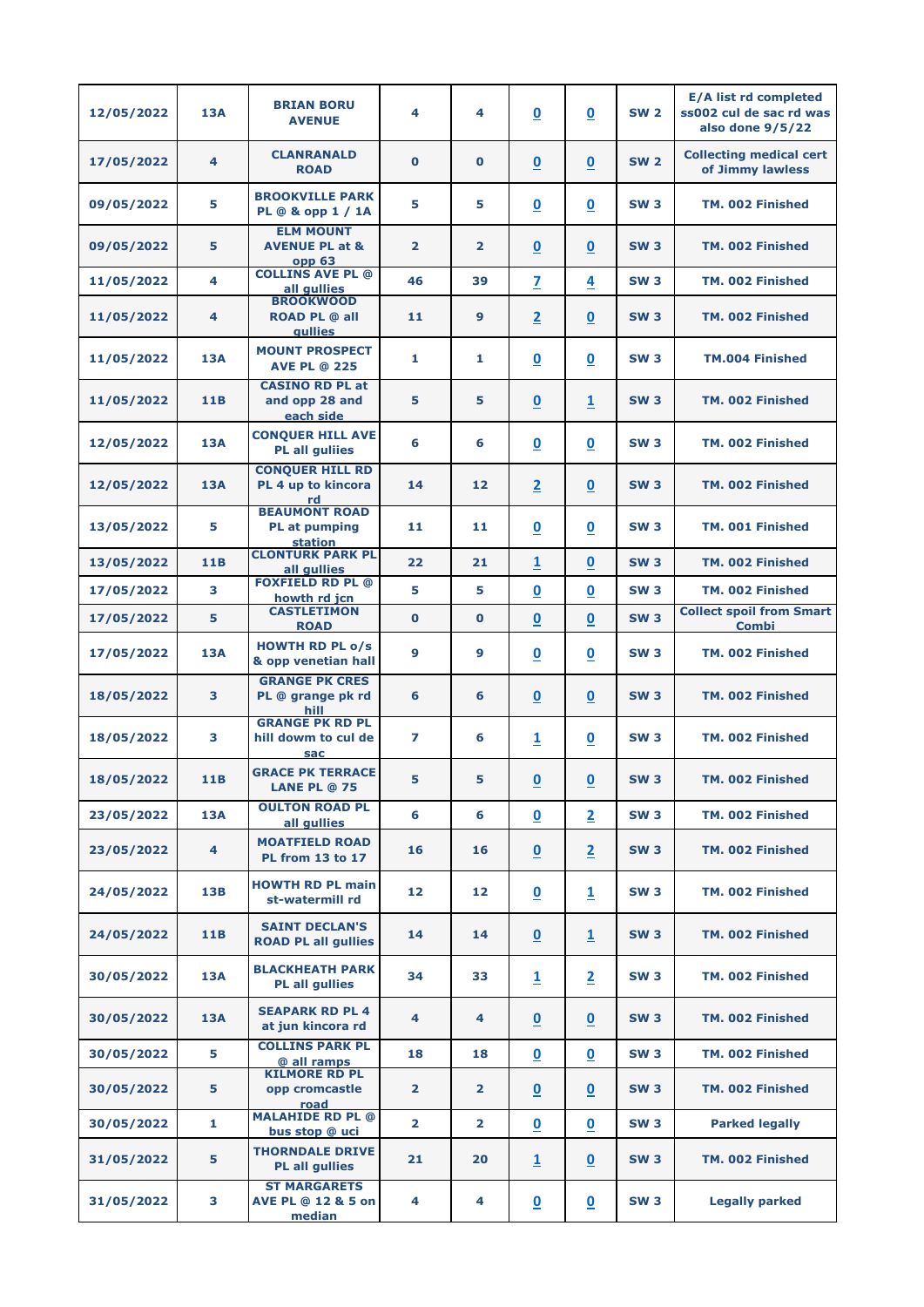| 31/05/2022 | 3          | <b>RAHENY RD PL opp</b><br>jcn springdale rd        | $\overline{2}$          | $\overline{2}$ | $\underline{\mathbf{0}}$ | $\overline{\mathbf{0}}$  | <b>SW3</b>  | TM. 002 Finished                                      |
|------------|------------|-----------------------------------------------------|-------------------------|----------------|--------------------------|--------------------------|-------------|-------------------------------------------------------|
| 03/05/2022 | <b>13A</b> | <b>SEAFIELD ROAD</b><br><b>WEST</b>                 | 20                      | 19             | $\overline{\mathbf{1}}$  | $6 \overline{6}$         | <b>SW 4</b> | <b>Rd finished ss002</b>                              |
| 03/05/2022 | <b>13A</b> | <b>VERNON COURT</b>                                 | 6                       | 6              | $\overline{\mathbf{0}}$  | $\mathbf 0$              | <b>SW 4</b> | Rd finished ss002 cul de<br><b>sac</b><br>,OSP        |
| 03/05/2022 | <b>13A</b> | <b>SEACOURT</b>                                     | 21                      | 21             | $\underline{\mathbf{0}}$ | $\underline{\mathbf{0}}$ | <b>SW 4</b> | Rd finished ss002 cul de<br>sac<br>,OSP               |
| 03/05/2022 | 13A        | <b>HOLLYBROOK</b><br><b>ROAD</b>                    | 6                       | 6              | $\underline{\mathbf{0}}$ | $\overline{2}$           | <b>SW 4</b> | <b>Not finished ss002</b><br>,OSP,TS                  |
| 04/05/2022 | <b>13A</b> | <b>CASTLE AVENUE</b>                                | 22                      | 22             | $\underline{\mathbf{0}}$ | $\overline{4}$           | <b>SW 4</b> | <b>Not finished early</b><br>morning<br>TS,           |
| 04/05/2022 | <b>13A</b> | <b>MOUNT PROSPECT</b><br><b>GROVE</b>               | 18                      | 17             | $\overline{\mathbf{1}}$  | $\overline{\mathbf{1}}$  | <b>SW 4</b> | Rd finished ss002 cul de<br>sac<br>,OSP               |
| 04/05/2022 | 11B        | <b>RICHMOND ROAD</b>                                | $\mathbf 0$             | $\mathbf 0$    | $\mathbf 0$              | 0                        | <b>SW 4</b> | <b>Filled with diesel</b>                             |
| 04/05/2022 | <b>13A</b> | <b>HOLLYBROOK</b>                                   | 13                      | 11             | $\overline{2}$           |                          | <b>SW 4</b> | <b>Rd finished ss002</b>                              |
|            |            | <b>ROAD</b>                                         |                         |                |                          | $\overline{\mathbf{1}}$  |             | ,OSP,TS                                               |
| 05/05/2022 | <b>13A</b> | <b>CASTLE AVENUE</b>                                | 12                      | 11             | $\overline{1}$           | $\overline{\mathbf{1}}$  | <b>SW 4</b> | <b>Rd finished early</b><br>morning ss002             |
| 05/05/2022 | 13A        | <b>BLACKHEATH PARK</b>                              | 26                      | 26             | $\underline{\mathbf{0}}$ | $\overline{\mathbf{1}}$  | <b>SW 4</b> | Rd finished ss002 early<br>morning and normal<br>time |
| 05/05/2022 | <b>13A</b> | <b>DOLLYMOUNT RISE</b>                              | 13                      | 11             | $\overline{2}$           | $\underline{\mathbf{0}}$ | <b>SW 4</b> | Rd finished ss002 cul de<br>sac<br>,OSP               |
| 05/05/2022 | <b>13A</b> | <b>BLACKHEATH</b><br><b>GARDENS</b>                 | 9                       | 9              | $\underline{\mathbf{0}}$ | $\overline{2}$           | <b>SW 4</b> | Rd finished ss002 cul de<br>sac<br>,OSP               |
| 06/05/2022 | <b>13A</b> | <b>SEAFIELD AVENUE</b>                              | 8                       | 8              | $\underline{\mathbf{0}}$ | $\overline{\mathbf{0}}$  | <b>SW 4</b> | <b>Rd finished ss002</b>                              |
| 06/05/2022 | <b>13A</b> | <b>MOUNT PROSPECT</b><br><b>DRIVE</b>               | 15                      | 13             | $\overline{2}$           | $\overline{\mathbf{1}}$  | <b>SW 4</b> | <b>Rd finished ss002</b><br>,OSP,TS                   |
| 06/05/2022 | 1          | <b>Malahide footpath</b>                            | $\mathbf 0$             | $\bf{O}$       | 0                        | 0                        | <b>SW 4</b> | <b>Collected spoil at bus</b>                         |
| 06/05/2022 | <b>13A</b> | grid<br><b>SEAFIELD CLOSE</b>                       | $\overline{ }$          | $\overline{ }$ | 0                        | 0                        | <b>SW 4</b> | stop him kin<br><b>Rd finished ss002</b>              |
| 09/05/2022 | <b>13A</b> | <b>SEAPARK ROAD</b>                                 | 25                      | 25             | $\underline{\mathbf{0}}$ | $\overline{2}$           | <b>SW 4</b> | <b>Rd finished ss002</b><br>,OSP                      |
| 09/05/2022 | <b>13A</b> | <b>FORTVIEW AVENUE</b>                              | 8                       | 8              | $\underline{\mathbf{0}}$ | $\underline{\mathbf{0}}$ | <b>SW 4</b> | Rd finished ss002 cul de<br>sac<br>,OSP               |
| 09/05/2022 | <b>13A</b> | <b>WOODSIDE</b>                                     | 14                      | 14             | $\underline{\mathbf{0}}$ | $\underline{\mathbf{0}}$ | <b>SW 4</b> | Rd finished ss002 cul de<br>sac<br>,OSP               |
| 09/05/2022 | <b>13A</b> | <b>BRIAN BORU</b><br><b>AVENUE</b>                  | 4                       | 4              | $\underline{\mathbf{0}}$ | $\underline{0}$          | <b>SW 4</b> | Rd finished ss002 cul de<br>sac<br><b>,HDN,OSP</b>    |
| 10/05/2022 | <b>13A</b> | <b>DUNSEVERICK</b><br><b>ROAD</b>                   | 19                      | 18             | $\overline{1}$           | $\overline{\mathbf{1}}$  | <b>SW 4</b> | Rd finished ss002+ cul<br>de sac<br>,OSP              |
| 10/05/2022 | <b>13A</b> | <b>CASTLE GROVE</b>                                 | 4                       | 4              | $\underline{\mathbf{0}}$ | $\underline{0}$          | <b>SW 4</b> | <b>Not finished ss002</b><br>,OSP                     |
| 11/05/2022 | 13A        | <b>CASTLE GROVE</b>                                 | 9                       | 9              | $\overline{\mathbf{0}}$  | $\underline{\mathbf{0}}$ | <b>SW 4</b> | <b>Rd finished ss002</b><br>,OSP                      |
| 11/05/2022 | <b>13A</b> | <b>SEAPARK DRIVE</b>                                | 19                      | 18             | $\overline{\mathbf{1}}$  | $\underline{\mathbf{0}}$ | <b>SW 4</b> | <b>Rd finished ss002</b><br>,OSP                      |
| 11/05/2022 | <b>13A</b> | <b>SEAPARK DRIVE</b><br><b>LANEWAY @ side</b><br>76 | $\overline{\mathbf{2}}$ | 2              | $\underline{\mathbf{0}}$ | $\underline{\mathbf{0}}$ | <b>SW 4</b> | Road finished at side 76                              |
| 12/05/2022 | <b>13A</b> | <b>OULTON ROAD</b>                                  | 6                       | 6              | $\underline{\mathbf{0}}$ | $\overline{2}$           | <b>SW 4</b> | <b>Rd finished ss002</b><br>,OSP                      |
| 12/05/2022 | <b>13A</b> | <b>BELGROVE ROAD</b>                                | 12                      | 11             | $\overline{\mathbf{1}}$  | $\overline{1}$           | <b>SW 4</b> | <b>Rd finished ss002</b><br>,OSP                      |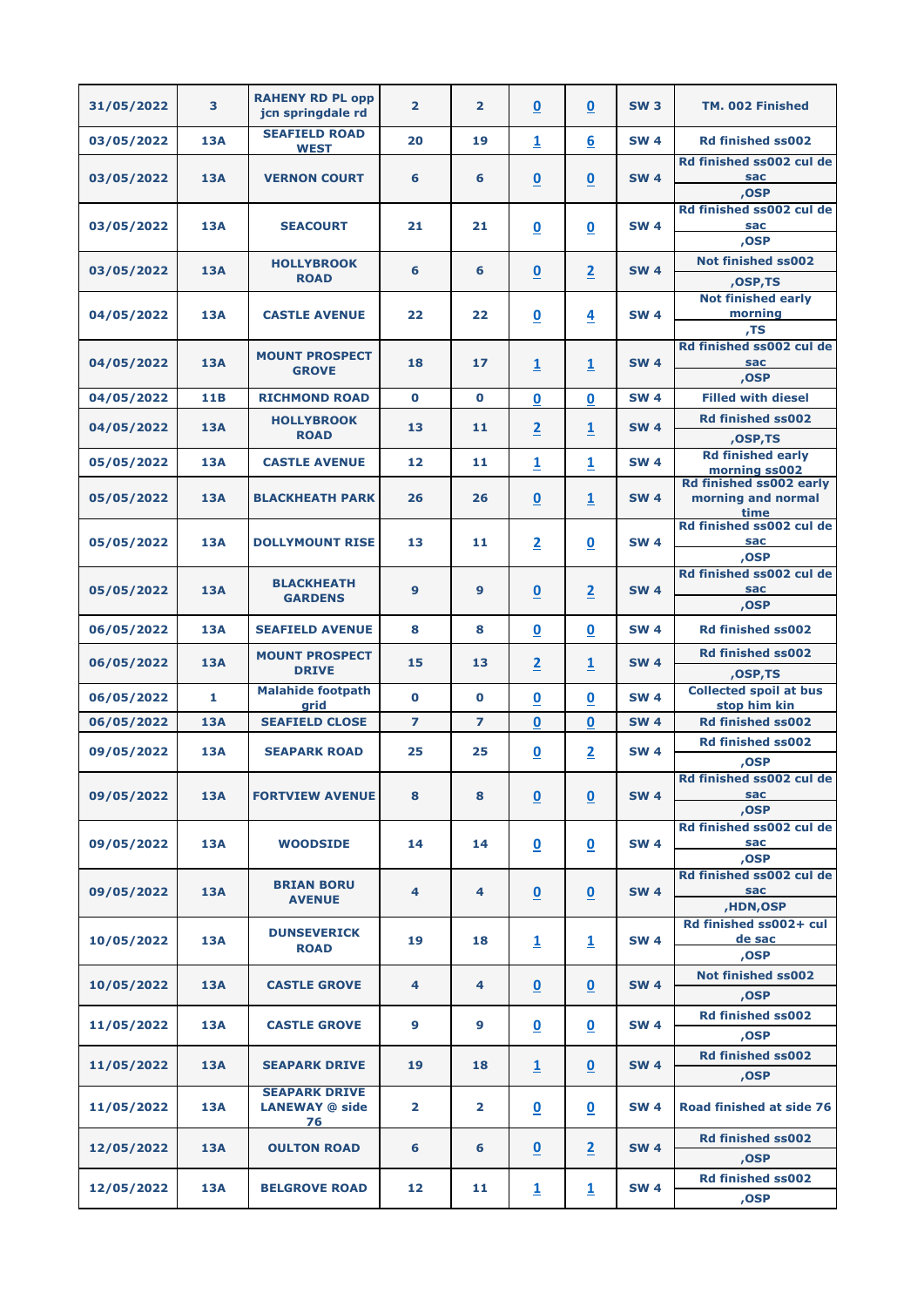|            |                | <b>CHURCHGATE</b>                                              |                         |                |                          |                          |                              | Rd finished ss002 cul de                                                                                             |
|------------|----------------|----------------------------------------------------------------|-------------------------|----------------|--------------------------|--------------------------|------------------------------|----------------------------------------------------------------------------------------------------------------------|
| 12/05/2022 | 13A            | <b>AVENUE</b>                                                  | 3                       | 3              | $\overline{\mathbf{0}}$  | 1                        | <b>SW 4</b>                  | <b>sac</b><br>,OSP                                                                                                   |
| 12/05/2022 | <b>13A</b>     | <b>MOATE LANE</b>                                              | 3                       | 3              | $\mathbf 0$              | 0                        | <b>SW 4</b>                  | <b>Rd finished ss002</b>                                                                                             |
| 13/05/2022 | <b>13A</b>     | <b>MOUNT PROSPECT</b><br><b>LAWNS</b>                          | 16                      | 16             | $\overline{\mathbf{0}}$  | $\overline{\mathbf{0}}$  | <b>SW 4</b>                  | Rd finished ss002 cul de<br>sac<br>,OSP                                                                              |
| 13/05/2022 | <b>13A</b>     | <b>THE MEADOWS</b>                                             | 18                      | 18             | $\underline{\mathbf{0}}$ | $\overline{\mathbf{0}}$  | <b>SW 4</b>                  | Rd finished ss002 and<br>cul de sac<br>,OSP                                                                          |
| 23/05/2022 | <b>11A</b>     | <b>BELTON PARK</b><br><b>GARDENS</b>                           | 5                       | 4              | $\overline{\mathbf{1}}$  | $\mathbf 0$              | <b>SW 5</b>                  | P2 CO cul de sac                                                                                                     |
| 23/05/2022 | 4              | <b>MIDDLE THIRD</b>                                            | 3                       | 3              | $\overline{\mathbf{0}}$  | $\overline{\mathbf{0}}$  | <b>SW 5</b>                  | P4 CQ at train station                                                                                               |
| 03/05/2022 | 11B            | <b>BERESFORD</b><br><b>AVENUE</b>                              | 26                      | 25             | 1                        | $\boldsymbol{0}$         | DYN1                         | <b>Ss-002 road finished</b>                                                                                          |
| 03/05/2022 | <b>11B</b>     | <b>CHURCH AVE</b><br>drumcondra rd-<br>grace pk rd             | 8                       | 7              | $\overline{\mathbf{1}}$  | $\overline{\mathbf{1}}$  | DYN1                         | Ss-002 road finished                                                                                                 |
| 03/05/2022 | 11B            | <b>MARINO PARK</b>                                             | 22                      | 22             | 0                        | 3                        | DYN1                         | Ss-002 road finished                                                                                                 |
| 03/05/2022 | 11B            | <b>WINDSOR VILLAS</b>                                          | 4                       | 3              | $\overline{\mathbf{1}}$  | $\overline{\mathbf{1}}$  | DYN1                         | <b>Ss-002 road finished</b>                                                                                          |
| 03/05/2022 | 11B            | <b>WINDSOR AVENUE</b>                                          | 13                      | 12             | 1                        | 4                        | DYN1                         | Ss-002 road finished<br>bucket work                                                                                  |
| 31/05/2022 | 11B            | <b>CROYDON GREEN</b>                                           | 12                      | 12             | $\mathbf 0$              | $\overline{\mathbf{2}}$  | DYN1                         | <b>Ss-002 road finished</b>                                                                                          |
| 31/05/2022 | <b>11B</b>     | <b>CROYDON PARK</b><br><b>AVENUE</b>                           | 14                      | 14             | $\mathbf 0$              | $\overline{\mathbf{1}}$  | DYN1                         | Ss-002 road finished                                                                                                 |
| 03/05/2022 | <b>13A</b>     | <b>DUNLUCE ROAD</b>                                            | 4                       | 3              | 1                        | $\overline{\mathbf{0}}$  | <b>CRM</b>                   | C/Q outside house no 48<br>ss002 cul de sac                                                                          |
| 17/05/2022 | 3              | <b>SAINT ASSAM'S</b><br><b>PARK</b>                            | 23                      | 21             | $\overline{2}$           | $\overline{\mathbf{2}}$  | <b>CRM</b>                   | C/Q rd completed ss002                                                                                               |
| 04/05/2022 | 3              | <b>GRANGE PARK</b><br><b>CRES</b> @ dart ramp                  | $\overline{2}$          | $\overline{2}$ | $\mathbf 0$              | $\underline{\mathbf{0}}$ | <b>Smart</b><br><b>Combi</b> | All in order.                                                                                                        |
| 04/05/2022 | $\overline{2}$ | <b>CARNDONAGH</b><br><b>PARK FOOTPATH</b><br><b>GRID @ 109</b> | 1                       | 1              | $\underline{\mathbf{0}}$ | $\underline{\mathbf{0}}$ | <b>Smart</b><br><b>Combi</b> | All in order.                                                                                                        |
| 04/05/2022 | 3              | <b>KILBARRACK ROAD</b><br><b>FT PATH GRIDS @</b><br>shops      | 1                       | 1              | $\underline{\mathbf{0}}$ | $\underline{\mathbf{0}}$ | <b>Smart</b><br><b>Combi</b> | All in order.                                                                                                        |
| 04/05/2022 | 3              | <b>KILBARRACK ROAD</b><br><b>FT PATH GRIDS opp</b><br>shops    | 5                       | 5              | $\overline{\mathbf{0}}$  | $\overline{\mathbf{1}}$  | <b>Smart</b><br><b>Combi</b> |                                                                                                                      |
| 04/05/2022 | 5              | <b>ARDLEA RD FT</b><br><b>PATH GULLIES</b>                     | $\overline{\mathbf{2}}$ | $\overline{2}$ | $\overline{\mathbf{0}}$  | $\underline{\mathbf{0}}$ | <b>Smart</b><br><b>Combi</b> | @Hse 37,opp<br><b>Roundabout Pub.</b>                                                                                |
| 04/05/2022 | 5              | <b>ARTANE COTTAGES</b><br><b>LWR FT PATH</b><br><b>GRIDS</b>   | 3                       | $\overline{2}$ | $\overline{\mathbf{1}}$  | $\overline{\mathbf{1}}$  | <b>Smart</b><br><b>Combi</b> |                                                                                                                      |
| 06/05/2022 | 5              | <b>MALAHIDE RD FT</b><br><b>PATH GRIDS</b>                     | 1                       | 1              | $\overline{\mathbf{0}}$  | $\underline{\mathbf{0}}$ | <b>Smart</b><br><b>Combi</b> | <b>Water getting away,</b><br>roots in Gully                                                                         |
| 06/05/2022 | <b>13A</b>     | <b>CLONTARF RD FT</b><br><b>PATH GRIDS @ 189</b>               | 3                       | 3              | $\underline{0}$          | $\underline{\mathbf{0}}$ | <b>Smart</b><br><b>Combi</b> | <b>Road finished this is</b><br>same job as Lampstand<br>97                                                          |
| 08/05/2022 | <b>11A</b>     | <b>GRIFFITH AVE</b><br>malahide rd-<br>swords rd               | 34                      | 34             | $\underline{\mathbf{0}}$ | $\overline{5}$           | <b>Smart</b><br><b>Combi</b> | Type B,plan 80.                                                                                                      |
| 09/05/2022 | <b>13B</b>     | <b>WATERMILL DRIVE</b>                                         | $\mathbf 0$             | $\bf{0}$       | $\underline{\mathbf{0}}$ | $\underline{\mathbf{0}}$ | <b>Smart</b><br><b>Combi</b> | <b>Washing the wall from</b><br><b>Watermill Ave to</b><br><b>Watermill park.Site visit</b><br>from Paul Walsh.      |
| 09/05/2022 | <b>13B</b>     | <b>WATERMILL</b><br><b>AVENUE</b>                              | $\mathbf 0$             | $\bf{0}$       | $\overline{\mathbf{0}}$  | $\underline{\mathbf{0}}$ | <b>Smart</b><br><b>Combi</b> | <b>Filling Tank with water</b>                                                                                       |
| 10/05/2022 | 13B            | <b>WATERMILL DRIVE</b>                                         | $\mathbf 0$             | $\mathbf 0$    | $\underline{\mathbf{0}}$ | $\underline{\mathbf{0}}$ | <b>Smart</b><br><b>Combi</b> | <b>Washing the wall from</b><br><b>Watermill Park to St</b><br><b>Anne's terrace. Site Visit</b><br>from Paul Walsh. |
| 10/05/2022 | <b>13B</b>     | <b>WATERMILL DRIVE</b>                                         | $\bf{0}$                | $\mathbf 0$    | $\underline{\mathbf{0}}$ | $\overline{\mathbf{0}}$  | <b>Smart</b><br><b>Combi</b> | <b>Washing the wall from</b><br><b>St Anne's Terrace to St</b><br><b>Anne's Drive. Partially</b><br><b>Complete.</b> |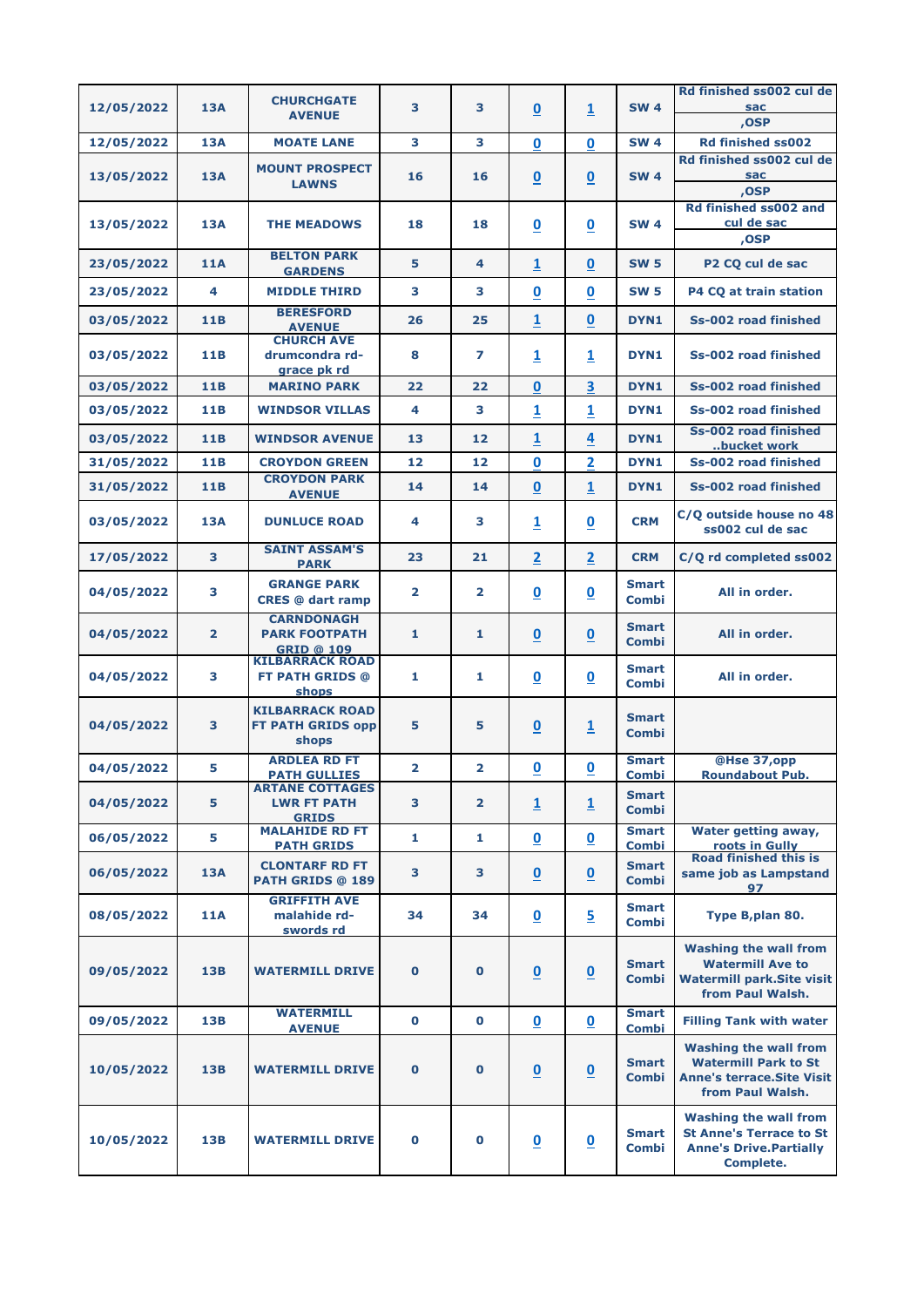| 11/05/2022 | 5            | <b>KILMORE ROAD</b>                                          | 1                       | $\mathbf{1}$   | $\overline{\mathbf{0}}$  | $\underline{\mathbf{0}}$ | <b>Smart</b><br><b>Combi</b> | <b>Type B.Plan 11.At Ls</b><br><b>7,jetting and CCTV</b><br>complete the water is<br>getting away. Site visit<br>from Paul Wals |
|------------|--------------|--------------------------------------------------------------|-------------------------|----------------|--------------------------|--------------------------|------------------------------|---------------------------------------------------------------------------------------------------------------------------------|
| 11/05/2022 | 13B          | <b>WATERMILL DRIVE</b>                                       | $\mathbf 0$             | $\bf{0}$       | $\underline{\mathbf{0}}$ | $\underline{\mathbf{0}}$ | <b>Smart</b><br><b>Combi</b> | <b>Finishing off washing</b><br>the wall from St Anne's<br><b>Terrace to St Anne's</b><br>drive.Complete.                       |
| 11/05/2022 | <b>13B</b>   | <b>WATERMILL DRIVE</b>                                       | $\bf{0}$                | $\bf{O}$       | $\underline{\mathbf{0}}$ | $\underline{\mathbf{0}}$ | <b>Smart</b><br><b>Combi</b> | <b>Washing the Small wall</b><br>at the Junction of St<br><b>Anne's Drive, Complete.</b>                                        |
| 11/05/2022 | 11B          | <b>RICHMOND ROAD</b>                                         | $\bf{0}$                | $\mathbf 0$    | $\overline{\mathbf{0}}$  | $\underline{\mathbf{0}}$ | <b>Smart</b><br><b>Combi</b> | <b>Maxol Garage getting</b><br>Diesel.                                                                                          |
| 12/05/2022 | <b>13B</b>   | <b>ALL SAINTS PARK</b>                                       | $\bf{O}$                | $\mathbf 0$    | $\underline{\mathbf{0}}$ | $\underline{\mathbf{0}}$ | <b>Smart</b><br><b>Combi</b> | <b>Washing the wall from</b><br>the roundabout up to<br>the Junct of St Anne's<br><b>Ave, partially Complete.</b>               |
| 13/05/2022 | <b>13B</b>   | <b>ALL SAINTS PARK</b>                                       | $\bf{0}$                | $\mathbf 0$    | $\overline{\mathbf{0}}$  | $\underline{\mathbf{0}}$ | <b>Smart</b><br><b>Combi</b> | <b>Finishing off washing</b><br>the wall from the<br>roundabout up to St<br><b>Anne's Ave.Complete.</b>                         |
| 13/05/2022 | <b>13B</b>   | <b>SAINT ANNE'S</b><br><b>DRIVE</b>                          | 1                       | $\mathbf{1}$   | $\mathbf 0$              | $\overline{\mathbf{0}}$  | <b>Smart</b><br><b>Combi</b> | Just off the roundabout.                                                                                                        |
| 13/05/2022 | <b>13B</b>   | <b>WATERMILL</b><br><b>AVENUE</b>                            | $\bf{0}$                | $\mathbf 0$    | $\overline{\mathbf{0}}$  | $\underline{\mathbf{0}}$ | <b>Smart</b><br><b>Combi</b> | <b>Filling Tank with water</b>                                                                                                  |
| 16/05/2022 | <b>13B</b>   | <b>SAINT ANNES</b><br><b>DRIVE FT PATH</b><br><b>GULLIES</b> | $\overline{2}$          | $\overline{2}$ | $\underline{\mathbf{0}}$ | $\underline{\mathbf{0}}$ | <b>Smart</b><br><b>Combi</b> | <b>Road finished @numbers</b><br>1and 19 footpath gullies                                                                       |
| 16/05/2022 | 13B          | <b>MAIN ST FT PATH</b><br><b>GRIDS</b>                       | $\overline{2}$          | $\overline{2}$ | $\underline{\mathbf{0}}$ | $\underline{\mathbf{0}}$ | <b>Smart</b><br><b>Combi</b> | <b>Road finished footpath</b><br><b>Grids @raymar hair and</b><br><b>Opp</b>                                                    |
| 16/05/2022 | $\mathbf 1$  | <b>Malahide footpath</b><br>grid                             | 1                       | 1              | $\overline{\mathbf{0}}$  | $\underline{\mathbf{0}}$ | <b>Smart</b><br><b>Combi</b> | <b>Road finished footpath</b><br>grid at lights near<br>blunder drive junction                                                  |
| 17/05/2022 | 5            | <b>CASTLETIMON</b><br><b>ROAD</b>                            | 1                       | 1              | $\underline{\mathbf{0}}$ | $\overline{\mathbf{0}}$  | <b>Smart</b><br><b>Combi</b> | <b>Number 80 jetted and</b><br>cleaned road finished no<br><b>CCTV</b>                                                          |
| 17/05/2022 | 5            | <b>CASTLETIMON</b><br><b>ROAD</b>                            | 1                       | $\mathbf{1}$   | $\underline{\mathbf{0}}$ | $\underline{\mathbf{0}}$ | <b>Smart</b><br><b>Combi</b> | <b>Number 63 jetted and</b><br>cleaned no CCTV road<br>finished                                                                 |
| 17/05/2022 | 5            | <b>CASTLETIMON</b><br><b>ROAD</b>                            | $\overline{\mathbf{2}}$ | 1              | $\overline{\mathbf{0}}$  | $\overline{1}$           | <b>Smart</b><br><b>Combi</b> | Number 75 2 gullies one<br>needs more work other1<br>is finished jetted and<br>cleaned                                          |
| 17/05/2022 | 5            | <b>CASTLETIMON</b><br><b>PARK</b>                            | 1                       | 1              | $\underline{\mathbf{0}}$ | $\underline{\mathbf{0}}$ | <b>Smart</b><br><b>Combi</b> | Number 2 cleaned and<br>jetted no CCTV road<br>finished                                                                         |
| 18/05/2022 | 11B          | <b>RICHMOND ROAD</b>                                         | $\mathbf 0$             | $\mathbf 0$    | $\underline{\mathbf{0}}$ | $\overline{\mathbf{0}}$  | <b>Smart</b><br><b>Combi</b> | <b>Maxol Garage getting</b><br>Diesel.                                                                                          |
| 18/05/2022 | $\mathbf{1}$ | <b>MALAHIDE</b><br><b>ROUNDABOUT @</b><br>darndale           | 1                       | $\mathbf{1}$   | $\underline{\mathbf{0}}$ | $\underline{\mathbf{0}}$ | <b>Smart</b><br><b>Combi</b> | <b>Type B.Plan 37.Just</b><br>thrush the roundabout<br>@ the pedestrian<br>lights, inbound, cleaned<br>and jetted, AIO.         |
| 18/05/2022 | 5            | <b>CASTLETIMON</b><br><b>ROAD</b>                            | 1                       | 1              | $\underline{\mathbf{0}}$ | $\overline{\mathbf{0}}$  | <b>Smart</b><br><b>Combi</b> | Plan 3.0s Hse no<br><b>63, jetting and CCTV</b><br>complete the water is<br>getting away.<br>,OSP                               |
| 18/05/2022 | 5            | <b>CASTLETIMON</b><br><b>ROAD</b>                            | $\mathbf 0$             | $\mathbf 0$    | $\underline{\mathbf{0}}$ | $\underline{\mathbf{0}}$ | <b>Smart</b><br><b>Combi</b> | <b>Filling Tank with water</b>                                                                                                  |
| 18/05/2022 | 5            | <b>CASTLETIMON</b><br><b>ROAD</b>                            | 1                       | 1              | $\underline{\mathbf{0}}$ | $\underline{\mathbf{0}}$ | <b>Smart</b><br><b>Combi</b> | Plan 3, cleaned &<br>jetted, we had to jet the<br><b>Surface mains, more</b><br>work needed. Os no 80.                          |
| 18/05/2022 | 5            | <b>CASTLETIMON</b><br><b>ROAD</b>                            | $\bf{0}$                | $\mathbf 0$    | $\underline{\mathbf{0}}$ | $\underline{\mathbf{0}}$ | <b>Smart</b><br><b>Combi</b> | <b>Filling Tank with water</b>                                                                                                  |